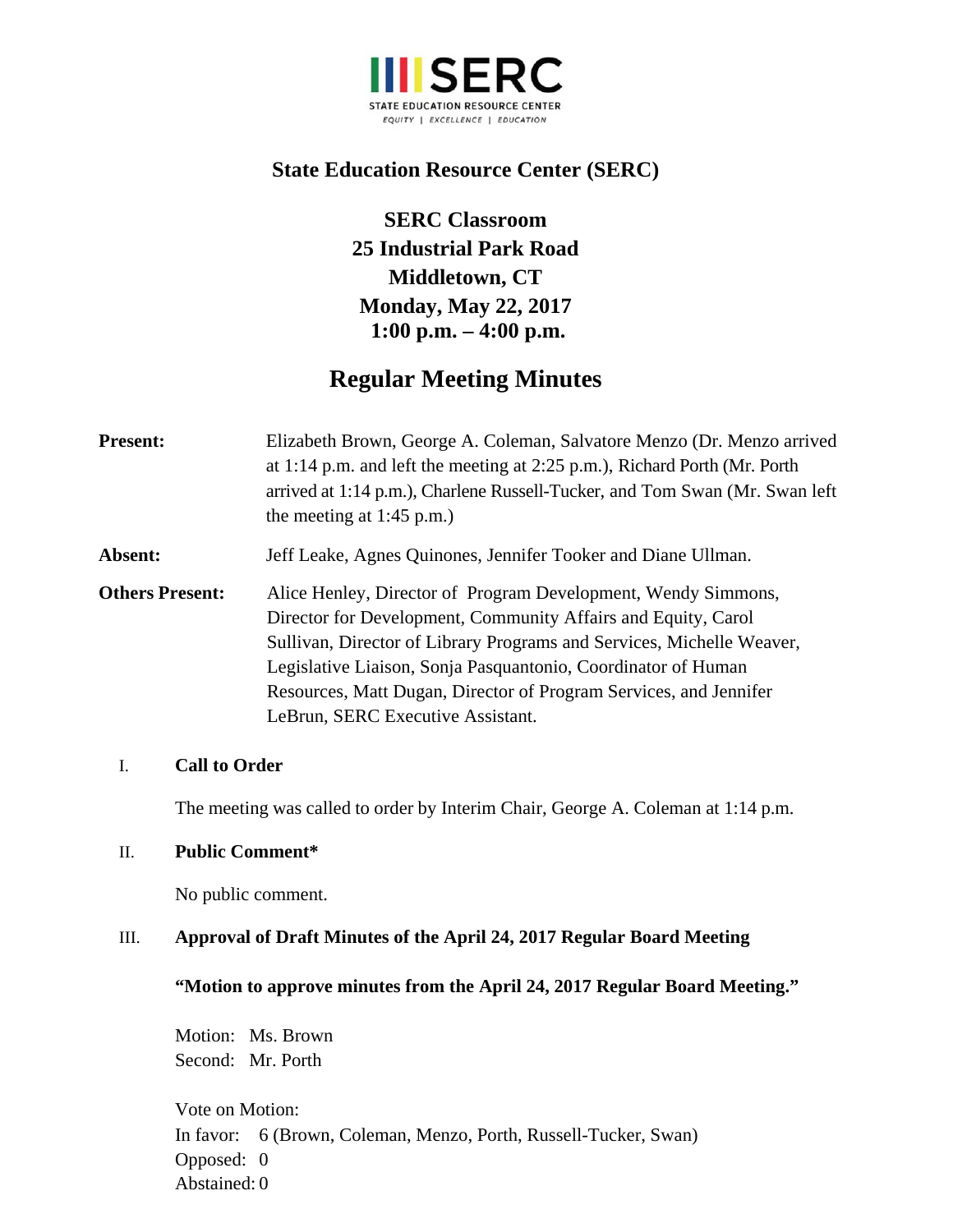SERC Board of Directors Regular Meeting May 22, 2017

#### IV. **Items for Discussion**

No items for discussion.

#### V. **Action Items**

No items requiring action.

#### VI. **"Mr. Coleman proposed a motion to move out of order on the agenda".**

Motion: Mr. Swan Second: Ms. Brown

Vote on Motion: In favor: 6 (Brown, Coleman, Menzo, Porth, Russell-Tucker, Swan) Opposed: 0 Abstained: 0

#### VII. **Agency Updates from Alice Henley, Director of Program Development, SERC**  a. SERC's Location Update

It has been decided that in order to meet the June 30, 2017 move date required by the leasing agent at 25 Industrial Park Road, SERC will temporarily move its Library and all staff to its Administrative Offices at 100 Roscommon Drive. All equipment and furniture will either be moved to storage or sold at auction.

In addition, Dr. Henley informed Board Members that Ms. Canady is involved in ongoing conversations with the leasing agents from 25 Industrial Park Road and 100 Roscommon Drive. Decisions on each lease are pending upon approval from OPM. Ms. Canady can continue all negotiation conversations once approval has been granted.

There was general conversation.

b. Fiscal Operations Update i. Budget

Dr. Henley reviewed the current financial statement with members of the Board.

There was general conversation.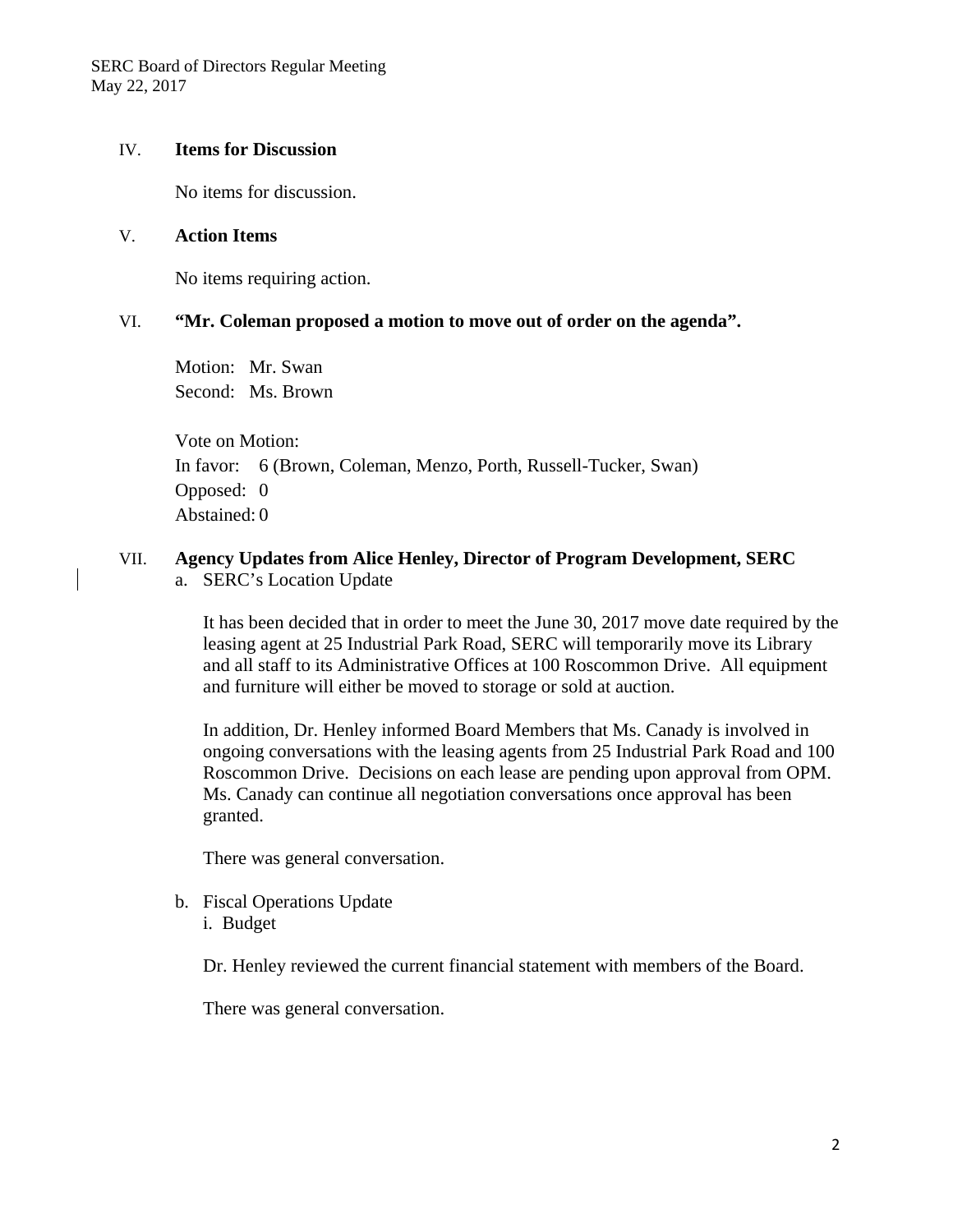## VIII. **Updates from George A. Coleman, Interim Chair**

a. Executive Director Evaluation

Mr. Coleman shared that as Interim Chair of the SERC Board of Directors he is required to create the evaluation for the SERC Executive Director. He has been working with Sonja Pasquantonio, SERC's Coordinator of Human Resources, to complete the document. Mr. Coleman will share the evaluation with all Board Members for their input once it is completed.

There was general conversation.

b. Dismantling Racism Conference

Mr. Coleman expressed his appreciation to the SERC staff for all of the hard work that went into the Dismantling Systemic Racism Conference held on May 10, 2017. Dr. Wendy Simmons, SERC's Director of Development, Community Affairs and Equity, shared that there were over 350 participants in attendance. This number included Students, Educators and Family Members. SERC will sponsor and host a follow-up session on June 1, 2017.

Board Members suggested that it may be beneficial to videotape all future conferences.

There was general conversation.

# IX. **Agency Updates from Alice Henley, Director of Program Development, SERC**

**c.** Program Update: Library Services

Carol Sullivan, SERC's Director of Library Programs and Services, provided information to the Board around the scheduled temporary move of the SERC Library from 25 Industrial Park Road to SERC's Administrative Offices at 100 Roscommon Drive. There was discussion about the criteria that was used during the process of downsizing collections, books, and other resources. Ms. Sullivan stated that once discards have been approved the materials will be available to state agencies, colleges and schools.

Ms. Sullivan also presented and discussed the key purposes/services of the SERC Library. The four key points discussed were: Library as a Destination; Online Resource Sharing; Collaboration & Partnership; and Patron Community Support.

Dr. Menzo suggested the Ms. Sullivan present this information to the Special Education Directors at their next scheduled meeting. Mr. Coleman suggested that SERC Library cards be given to all members of the Education Committee of the General Assembly and discussed the importance of cultivating partnerships.

There was general conversation.